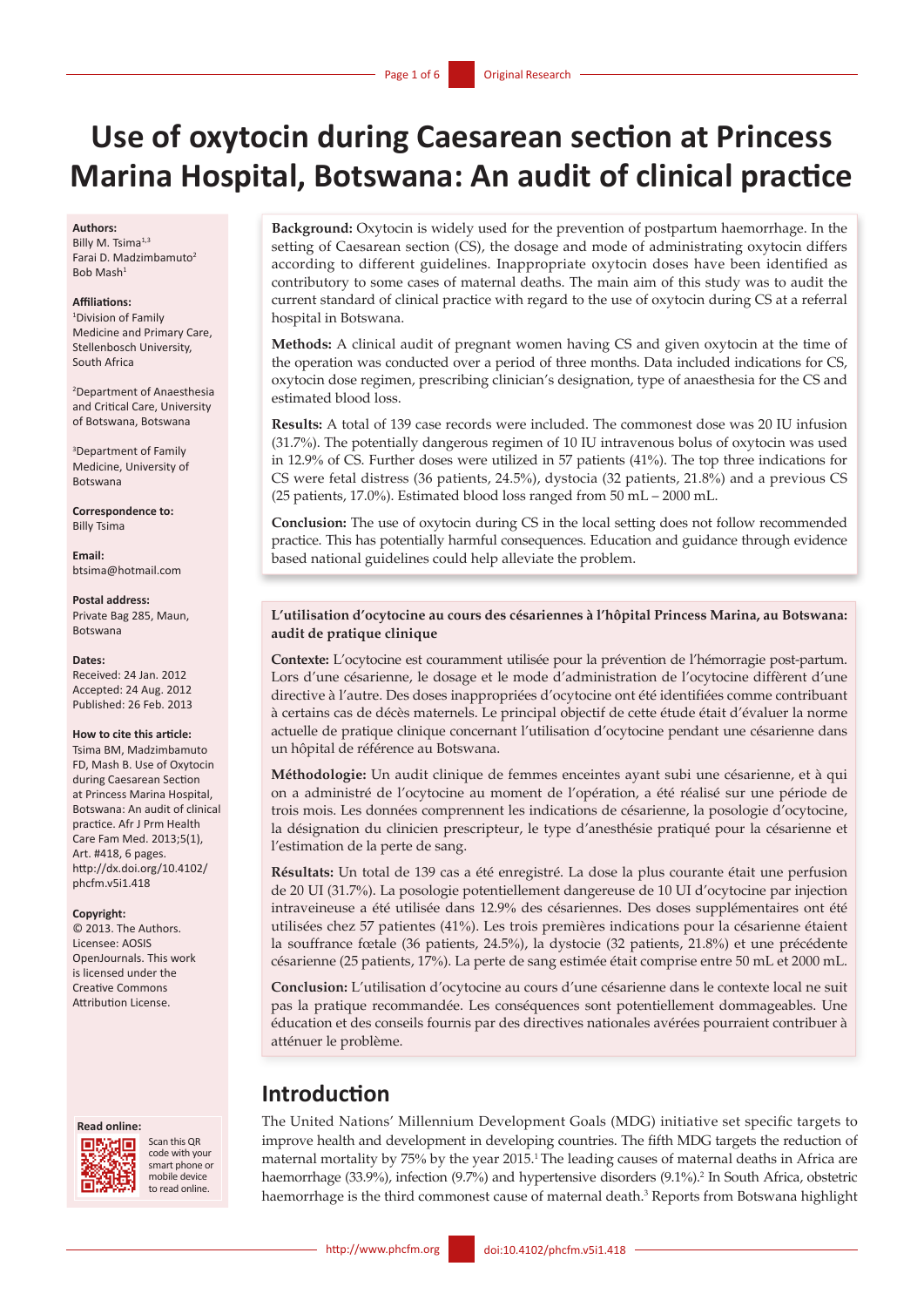that in 2009 a total of 86 maternal deaths were recorded in the country. The leading causes were obstetric haemorrhage (15.1%), unspecified HIV-related disease (12.8%) and genital tract or pelvic infections (8.1%).4

Botswana has a relatively high maternal mortality rate for a middle income country (330 per 100 000) and Botswana is not on a trajectory to meet the fifth MDG (38 per 100 000) despite 98% of deliveries occurring in health facilities across the country.1,5 Factors that contribute to maternal morbidity and mortality need to be identified and managed in clinical practice to achieve the MDG.

Although oxytocin is widely used in obstetrics, it has been linked with maternal morbidity and mortality. The complications associated with oxytocin include fetal hypoxia, hyperstimulation of the uterus and uterine rupture.<sup>6</sup> When given as an intravenous bolus, oxytocin causes transient hypotension, reflex tachycardia and an increase in cardiac output in a dose-related manner.<sup>6,7,8,9,10,11</sup>

Apart from being a preventive measure, the use of oxytocin in the perioperative obstetric patient may paradoxically contribute to maternal morbidity and mortality.12 The recognition of the potential harm of oxytocin during childbirth has resulted in debate about the appropriate dosing of the drug. Recent research has identified the optimal intravenous dose that balances the risk of side effects with the benefit of preventing post-CS haemorrhage as 3–5 IU after delivery of the baby, as a single prophylactic dose for all cases.13,14,15,16

The Royal College of Obstetricians and Gynaecologists and the National Institute for Health and Clinical Excellence recommend 5 IU intravenous bolus to maintain uterine contraction during caesarean delivery, consistent with the licensed dose for the drug.17,18,19 However, studies continue to provide evidence for use of even lower doses of oxytocin than those endorsed by current guidelines.<sup>12,13,14,15,19</sup>

Furthermore, there appears to be no consensus regarding the optimal infusion rate of oxytocin needed to prevent haemorrhage at CS.8,20,21,22 The World Health Organisation (WHO) recommends infusing 20 IU in one litre of crystalloid giving 60 drops per minute over two hours as prophylaxis against bleeding caused by uterine atony during CS.23

A survey of 240 obstetric anaesthetists in the UK revealed that 87% of the 179 respondents gave 10 IU oxytocin at CS and  $50\%$  of them gave this by rapid bolus.<sup>24</sup> A survey conducted in other countries demonstrated that up to 14% of clinicians used a 10 IU bolus oxytocin.<sup>25</sup> The Confidential Enquiry into Maternal Deaths in the UK identified the use of 10 IU intravenously as a cause of death during the resuscitation of a hypovolaemic patient during CS in the period 1997-1999.<sup>12,26</sup> In South Africa, two maternal deaths have recently been linked to the use of high doses of oxytocin.26

#### **Key focus**

The rates of CS are increasing internationally and are accompanied by a relative increase in the use of uterotonic drugs like oxytocin.27,28,29,30 Although oxytocin is used routinely, there appears to be variation in its use beyond the recommended approach.24,25,26,31 This variation is likely to pose a risk. It may contribute to maternal deaths and therefore remains a cause for concern.

The current standard of practice with regard to the use of oxytocin during CS at Princess Marina Hospital (PMH) has never been assessed. There are no protocols in place to guide prescribers. The aim of this study was to gauge the current standard of practice in the local setting against best practice and establish a baseline for recommending good clinical practice.

#### **Objectives**

Research on the use of oxytocin continues to reveal that historically high doses of more than 5 IU are not necessary for maintaining uterine contraction post-CS as lower doses are as effective. Lower doses offer the advantage of posing less side effects. The main objective of this study is to assess what the standard of practice is with regard to the use of oxytocin during CS in the local setting where medical officers, nurse and specialist anaesthetists, obstetricians and gynaecologists are involved in the use of the drug. This will be established by documenting the doses of oxytocin used during CS at PMH and the routes of administering these. Furthermore, the study seeks to establish and document the average estimated blood loss (EBL) during CS where oxytocin was prescribed at PMH and report the relationship of these two variables. The indications for CS where oxytocin was prescribed will be assessed. Additionally, the types of anaesthesia used during CS where oxytocin was also used is assessed. The standard of practice of oxytocin used around the time of CS is compared with international best practice guidelines as outlined above.

#### **Contribution to field**

The dangers of high oxytocin doses were highlighted following a maternal death in the UK in which oxytocin was a possible significant contributory. There has been pressure ever since to reduce the oxytocin dose and provide evidence of efficacy of a lower dose. There is a body of literature on oxytocin guidelines from the WHO and professional bodies, but there is little available on implementation and compliance with the guidelines. This paper attempts to fill this gap.

## **Ethical consideration**

Ethical approval was obtained from the Health Research Ethics Committee at the University of Stellenbosch and the Research Ethics Committees of the Botswana Ministry of Health and the PMH. A waiver of patient consent was obtained since the study only required examination of routinely maintained medical records.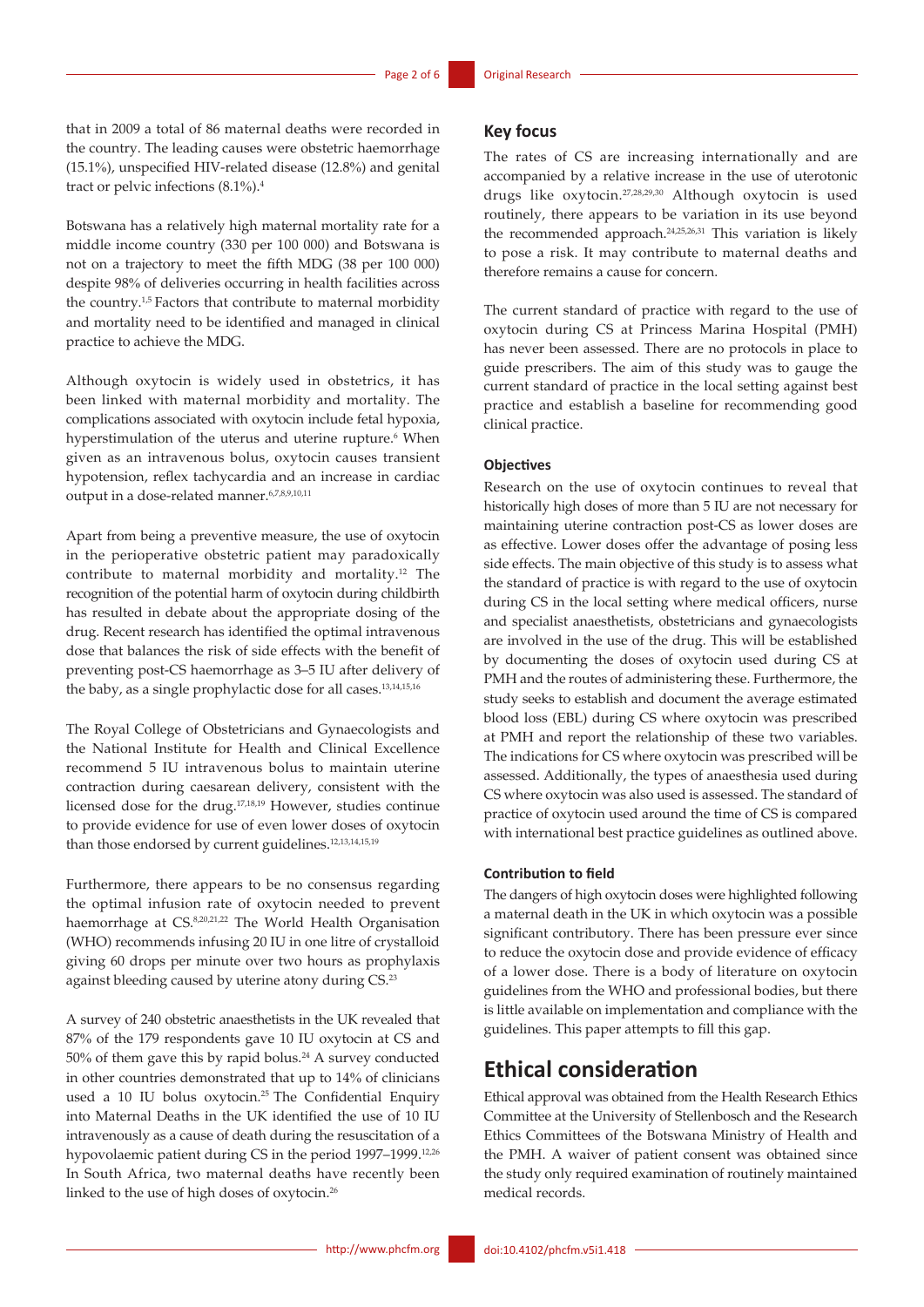# **Method**

# **Study design**

The study design is a clinical audit of current practice involving a case record review of routinely maintained medical records.

## **Context of the study**

PMH is one of three major public referral hospitals in Botswana. It is located in the capital city of Gaborone and provides essential obstetric service for a population of over 191 000 residents. Additionally, PMH receives referrals from primary and secondary health facilities in the southern part of Botswana, a catchment population of about one million people. In Botswana, the various clinicians directly involved with the use of oxytocin during CS include medical officers, anaesthetic nurses, obstetricians and anaesthetists. A dedicated obstetrics and gynaecology theatre is operational on a 24-hour basis catering for emergency and elective operations. Medical officers (non-specialists) in the department of obstetrics and gynaecology work on a rotational basis to perform CS at the hospital. Anaesthesia is similarly offered by the anaesthetic department's medical officers, anaesthetic nurses and specialists. On average, 128 CS are performed out of a total of 540 monthly deliveries at PMH.

All post-CS mothers are admitted to one ward with an average length of stay of about three days. Case records, including anaesthetic records, are kept in the ward until the patient is discharged.

#### **Selection and sampling of patients**

The study was conducted between 01 March and 31 May 2011. Data were transcribed from case records of all women admitted to the post-natal ward following a CS done at PMH, where oxytocin was used during and after the operation.

### **Data collection**

We reviewed case notes of all post-CS patients admitted to the ward. These were identified from the admission register kept in the ward and cross-checked with the theatre record. The medication chart, operative notes and anaesthetic record were all reviewed. Only case notes where oxytocin had been prescribed were included.

A structured data collection form was developed to gather information on age, oxytocin dose, route of administration, whether further doses of uterotonics were used, indication for CS, whether the CS was elective or an emergency, type of anaesthesia, estimated blood loss (EBL) and prescriber's designation. The information was transcribed into the data collection form and later into an electronic spreadsheet (MS Excel).

Where there was more than one indication for CS recorded in the case notes, all were noted as separate indications in the results. Dystocia was taken to include cephalopelvic

**TABLE 1:** Type of anaesthesia in emergency and elective Caesarean section.

| Anaesthesia                                              | Elective ( $N = 24$ ) |               | Emergency ( $N = 115$ ) |               | Total $(N=139)$ |               |
|----------------------------------------------------------|-----------------------|---------------|-------------------------|---------------|-----------------|---------------|
|                                                          | n                     | $\frac{0}{0}$ | $\boldsymbol{n}$        | $\frac{0}{0}$ | n               | $\frac{0}{0}$ |
| Spinal                                                   | 16                    | 11.5          | 34                      | 24.5          | 50              | 36.0          |
| General                                                  |                       | 5.6           | 81                      | 58.3          | 89              | 64.0          |
| $M$ Chicago as tatal sumplements. Chicago as sumplements |                       |               |                         |               |                 |               |

*N*, Given as total number; *n*, Given as number

#### **TABLE 2:** Indications for Caesarean section (*N* = 147).

| Indication                                                   | $\boldsymbol{n}$ | $\frac{0}{0}$ |
|--------------------------------------------------------------|------------------|---------------|
| <b>Fetal distress</b>                                        | 36               | 24.5          |
| Dystocia                                                     | 32               | 21.8          |
| Previous CS and/or Myectomy                                  | 25               | 17            |
| Antepartum haemorrhage                                       | 13               | 8.8           |
| Malposition (breech, transverse lie)                         | 12               | 8.2           |
| Failed induction of labour and/or Postdates                  | 10               | 6.8           |
| Eclampsia and/or Severe pre-eclampsia                        | 6                | 4.1           |
| Other (multiple fibroids, twins and/or poor maternal effort) | 4                | 2.7           |
| Cord prolapse                                                | 3                | 2             |
| Bad obstetric history                                        | $\overline{2}$   | 1.4           |
| <b>Medical condition</b>                                     | $\overline{2}$   | 1.4           |
| Ruptured uterus                                              | 1                | 0.7           |
| Intrauterine growth restriction                              | $\mathbf{1}$     | 0.7           |

*N*, Given as total number; *n*, Given as number.

disproportion, delayed first and second stage of labour and failed vacuum extraction.

## **Data analysis**

Descriptive statistics such as frequencies, means and percentages were used for the analysis of the pooled data. Estimated blood loss and oxytocin dose were compared using regression and Spearman's correlation analysis.

## **Results**

A total of 139 mothers out of the 145 mothers prescribed oxytocin during CS were included in the study with a mean maternal age of 28.9 years (a range of 16–43 years). Six mothers were excluded due to insufficient documentation. Out of these operations, 24 (17.3%) were elective and 115 (82.7%) were emergency. General anaesthesia was the most popularly used, accounting for 64%, whilst spinal anaesthesia accounted for the other 36% (Table 1). For emergency CS, general anaesthesia was used in 81 per 115 (70.4%) of mothers compared to 8 per 24 (33.3%) of elective CS. Use of epidural anaesthesia was not reported.

The top three indications for CS were fetal distress (36 patients, 24.5%), dystocia (32 patients, 21.8%) and a previous CS (25 patients, 17.0%) (Table 2). One CS was performed for poor maternal effort - a reason not usually recognized as a standard indication for CS. Where multiple indications were recorded, all were noted as separate indications and the percentage shown is out of all 147 indications. No maternal deaths were recorded during the study.

The indications for CS differed according to whether the CS was an emergency or elective operation (Tables 3 & Table 4). Percentages are calculated from the total number of indications recorded.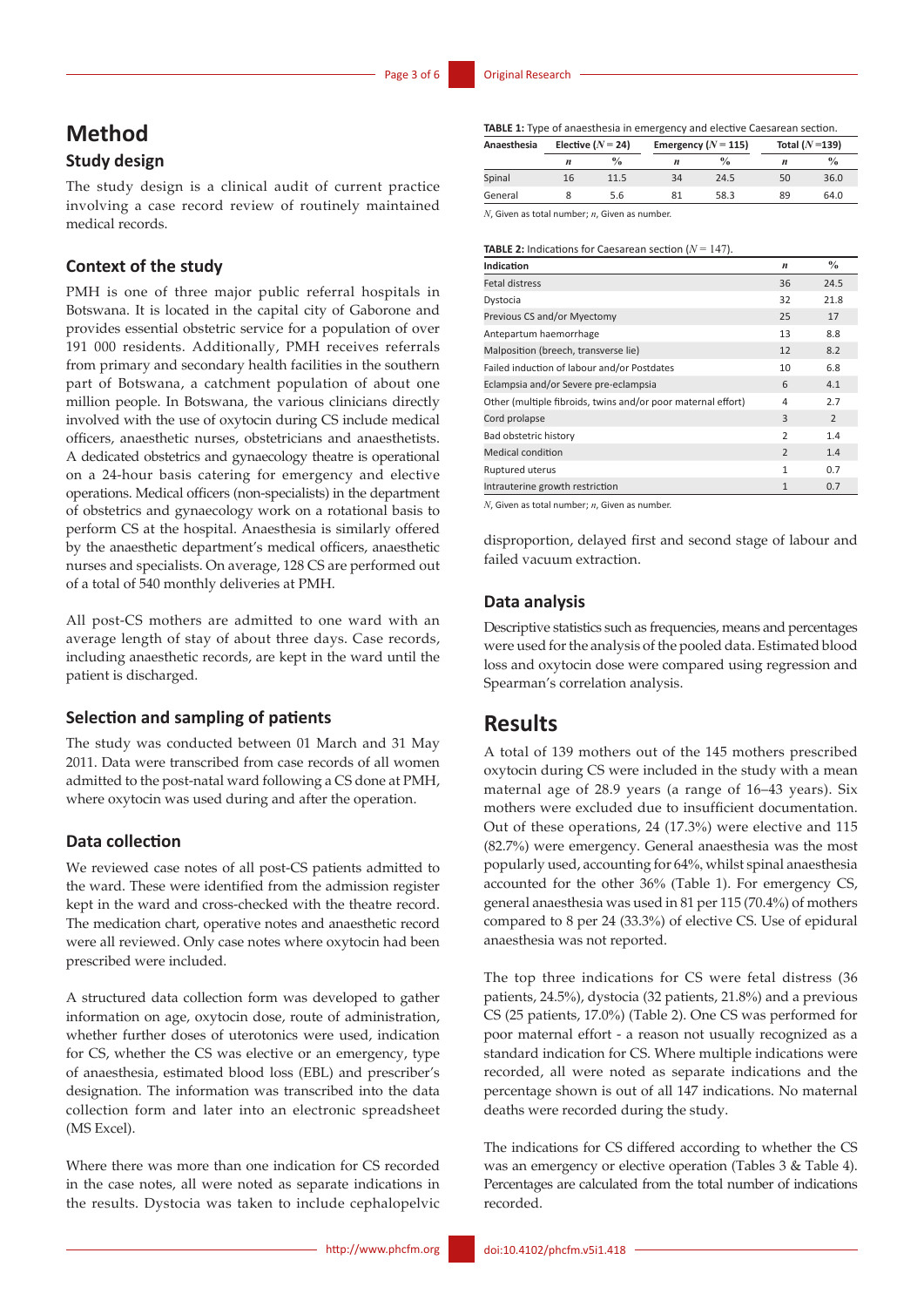**TABLE 3:** Indications for emergency Caesarean section (*N* = 125).

| Indication                           |                | $\frac{0}{0}$ |
|--------------------------------------|----------------|---------------|
| <b>Fetal distress</b>                | 36             | 28.8          |
| Dystocia                             | 29             | 23.2          |
| Previous Caesarean section in labour | 14             | 11.2          |
| Antepartum haemorrhage               | 13             | 10.4          |
| Malposition                          | 12             | 9.6           |
| Eclampsia                            | 6              | 4.8           |
| Cord prolapse                        | 3              | 2.4           |
| Postdates                            | 3              | 2.4           |
| <b>Failed Induction of labour</b>    | $\overline{2}$ | 1.6           |
| Medical condition                    | $\overline{2}$ | 1.6           |
| Ruptured uterus                      | $\mathbf{1}$   | 0.8           |
| Intrauterine growth restriction      | $\mathbf{1}$   | 0.8           |
| Bad obstetric history                | $\mathbf{1}$   | 0.8           |
| Twins                                | $\mathbf{1}$   | 0.8           |
| Poor maternal effort                 | $\mathbf{1}$   | 0.8           |
| <b>Total</b>                         | 125            | 100           |

*N*, Given as total number; *n*, Given as number; *f*, Frequency.

| <b>TABLE 4:</b> Indications for elective Caesarean section ( $N = 24$ ). |  |
|--------------------------------------------------------------------------|--|
|--------------------------------------------------------------------------|--|

| Indication                 | n  | $\frac{0}{0}$ |
|----------------------------|----|---------------|
| Previous Caesarean section | 12 | 50            |
| Dystocia                   | 6  | 25            |
| Postdates                  | 5  | 20.8          |
| Bad obstetric history      |    | 4.2           |
| <b>Total</b>               | 24 | 100           |

*N*, Given as total number; *n*, Given as number.

#### **TABLE 5:** Different dose regimens of oxytocin used (*N* = 139).

| Dose (IU) | Route       | $\boldsymbol{n}$ | $\frac{0}{0}$ |
|-----------|-------------|------------------|---------------|
| 5         | IV bolus    | 41               | 29.5          |
| 10        | IV bolus    | 18               | 12.9          |
| 15        | IV bolus    | $\overline{2}$   | 1.4           |
| 20        | IV bolus    | 3                | 2.2           |
| 10        | IV infusion | 28               | 20.1          |
| 15        | IV infusion | $\mathbf{1}$     | 0.7           |
| 20        | IV infusion | 44               | 31.7          |
| 30        | IV infusion | $\mathbf{1}$     | 0.7           |
| 40        | IV infusion | $\mathbf{1}$     | 0.7           |

*N*, Given as total number; *n*, Given as number.



Different doses and routes of administration for oxytocin were observed (Table 5 & Figure 1). The commonest dose used was 20 IU intravenous infusion (31.7%).

Further doses of uterotonics were utilized in 57 of the mothers (41%) and this included different doses of oxytocin and syntometrine.

**TABLE 6:** Dose of oxytocin used and the estimated blood loss.

| Dose              | Mean blood loss (mL) | Blood loss range (mL) |
|-------------------|----------------------|-----------------------|
| 5 IU IV bolus     | 382                  | $100 - 1500$          |
| 10 IU IV bolus    | 346                  | $0 - 900$             |
| 10 IU IV infusion | 320                  | $100 - 900$           |
| 15 IU IV bolus    | 350                  | 350                   |
| 15 IU IV infusion | 100                  | $100 - 200$           |
| 20 IU IV bolus    | 750                  | $300 - 1200$          |
| 20 IU IV Infusion | 493                  | $100 - 2000$          |
| 30 IU IV infusion | 500                  | $500 - 1200$          |
| 40 IU IV infusion | 500                  | 500                   |

**TABLE 7:** Oxytocin prescription by different categories of prescribers.

| Dose           | Prescriber        | f              |
|----------------|-------------------|----------------|
| 5 IU IV bolus  | Anaesthetic nurse | $\overline{7}$ |
|                | Medical officer   | 37             |
|                | O & G Specialist  | $\mathbf{1}$   |
|                | Anaesthetist      | $\mathbf{1}$   |
| 10 IU IV bolus | Anaesthetic nurse | 2              |
|                | Medical officer   | 16             |
|                | O & G Specialist  | 0              |
|                | Anaesthetist      | $\Omega$       |
| 10 IU Infusion | Anaesthetic nurse | $\Omega$       |
|                | Medical officer   | 25             |
|                | O & G specialist  | $\Omega$       |
|                | Anaesthetist      | $\mathbf{0}$   |
| 20 IU IV bolus | Anaesthetic nurse | 3              |
|                | Medical officer   | $\Omega$       |
|                | O & G specialist  | 0              |
|                | Anaesthetist      | $\Omega$       |
| 30 IU Infusion | Anaesthetic nurse | $\Omega$       |
|                | Medical officer   | $\Omega$       |
|                | O & G specialist  | $\mathbf{1}$   |
|                | Anaesthetist      | $\mathbf{0}$   |
| 40 IU Infusion | Anaesthetic nurse | 0              |
|                | Medical officer   | 1              |
|                | O & G specialist  | 0              |
|                | Anaesthetist      | 0              |

*f*, Frequency.

Estimated blood loss ranged from 50 mL – 2000 mL. The mean blood loss and the corresponding oxytocin doses prescribed (see Table 6).

Prescribing practices differed widely, with medical officers and anaesthetic nurses accounting for all instances where the 10 IU intravenous bolus was used (Table 7). Anaesthetic nurses accounted for the three times where an intravenous bolus of 20 IU bolus was used.

There was a statistically significant relationship between the oxytocin dosage used and the estimated blood loss ( $p = 0.03$ ), although the strength of the association was low  $(r = 0.19)$ . The oxytocin dose increased with increasing estimated blood loss (Figure 2).

# **Discussion**

The present study revealed that only 30% of users adhered to the recommended practice of 5 IU intravenous oxytocin at CS. A total of 31.7% of participants in the study used an infusion of 20 IU in one litre of a crystalloid solution. As the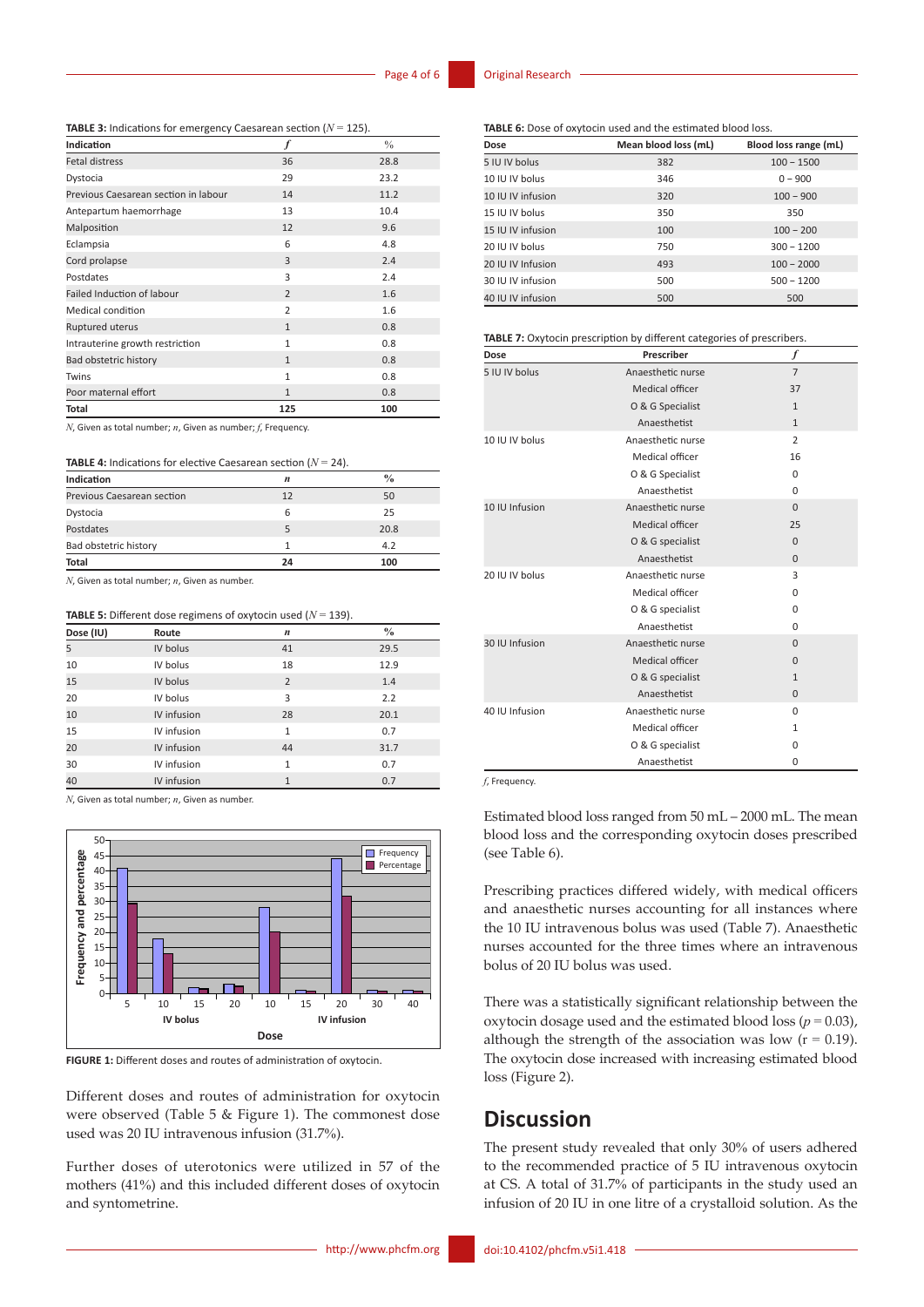

Dose (IU): Estimated blood loss (mL): *r* = 0.1956, *p* = 0.0257, Spearman r = 0.19, p = 0.03. **FIGURE 2:** Dose (IU) of oxytocin vs. estimated blood loss (mL) for all regimens.

infusion rates were not recorded, it was difficult to say if the WHO guideline was followed.

The low correlation of dosage and EBL suggests that choice of dosage is only weakly associated with the perception of blood loss and that variation in dose is most likely dependent on other factors. One would have expected a greater correlation between increasing dose of oxytocin and the higher EBL associated with post-partum haemorrhage in instances where an initial dose of oxytocin did not arrest the bleeding. However, this study did not differentiate between whether oxytocin was prescribed for prophylaxis against post-partum haemorrhage, or for its management once it had been diagnosed. Estimation of blood loss at CS is known to vary widely according to a clinician's perception and may have a large subjective element.<sup>24</sup> Additionally, the skills and experience of the surgeon doing the CS is an important factor in the resulting blood loss from the surgery.

The number of oxytocin receptors expressed in the myometrium increases as pregnancy advances from 12 weeks gestation.32 Following continuous and prolonged exposure to oxytocin, there is significant loss in the capacity of the myometrial cells to respond as a result of oxytocin receptor desensitisation.33,34,35 It is in view of this physiological fact that there has been recommendations to consider other uterotonics where additional doses of oxytocin prove not to adequately control haemorrhage since these alternatives are not affected by the desensitation.<sup>6,26</sup>

The high proportion of emergency to elective CS noted is likely due to the fact that high risk pregnancies are referred to PMH as emergencies.

Fetal distress (FD) was the commonest indication overall for CS and emergency CS where oxytocin was used, contributing 25% and 28.2% respectively. Although this study looked at a subset of women who were prescribed oxytocin during CS and not all women who had CS, the percentages regarding FD appear high. International studies suggest that rates for FD as an indication for CS were as low as 6% –17% in Ghana and as high as 46% in the UK for repeated emergency CS.<sup>36,37</sup>

The significant contribution of FD as an indication for CS in our study begs the question of whether this entity is accurately diagnosed, since the diagnosis is made on observation of fetal heart rate on cardiotocograph. Despite the high sensitivity of cardiotocograph in detecting FD, it has a high rate of false positives, as well as inter- and intra-observer variation.<sup>38</sup>

The rates of general anaesthesia used during the study appear higher than in other African countries such as Nigeria, which reported a rate of 47.6%. 39 The high uptake of general anaesthesia as opposed to regional anaesthesia in this study potentially increases the risk of anaesthesia-related causes of maternal morbidity and mortality since general anaesthesia is a recognised risk for most direct anaesthetic deaths.<sup>40</sup>

# **Limitaions and strengths of the study**

The unique setting of PMH that provides local district hospital type services and regional referral hospital services with a high volume of patients, presents a peculiar advantage in conducting this study. A variety of users were represented in the study with the majority being non-specialists - a situation closer in reality to the staff compliment of primary and district hospitals in Botswana.

The study did not identify specific individuals (but rather groups) who prescribed specific doses and thus potentially harmful practice could not be linked to specific individuals. However, this is useful in not creating a climate of blame - a clear objective of clinical audit.

The study could not distinguish whether oxytocin was primarily given as prophylaxis or treatment nor what the infusion rate was, since this was not stated in the case records from which data was transcribed. This highlights the fact that patient notes were not being adequately recorded. The deficiency in data could have been addressed better in a prospective study.

### **Practical implications and recommendations**

The effort to improve the current clinical practice with regard to the use of oxytocin during CS in the local setting, could include developing a national protocol for prophylactic use of oxytocin at CS. Junior doctors, anaesthetic nurses and nonspecialist doctors should be targeted for continuing medical education activities that include training on the appropriate use of oxytocin at CS. This should also be addressed in the initial training of these clinicians and that of family physicians as they rotate through the departments of Obstetrics and Anaesthetics at PMH and other centres.

A re-audit of clinical practice after implementation of the protocol and appropriate education should be done.

## **Conclusions**

The use of oxytocin during CS in the local setting does not generally follow recommended practice and current literature. This has potentially harmful consequences, such as increased maternal morbidity and mortality. Education and